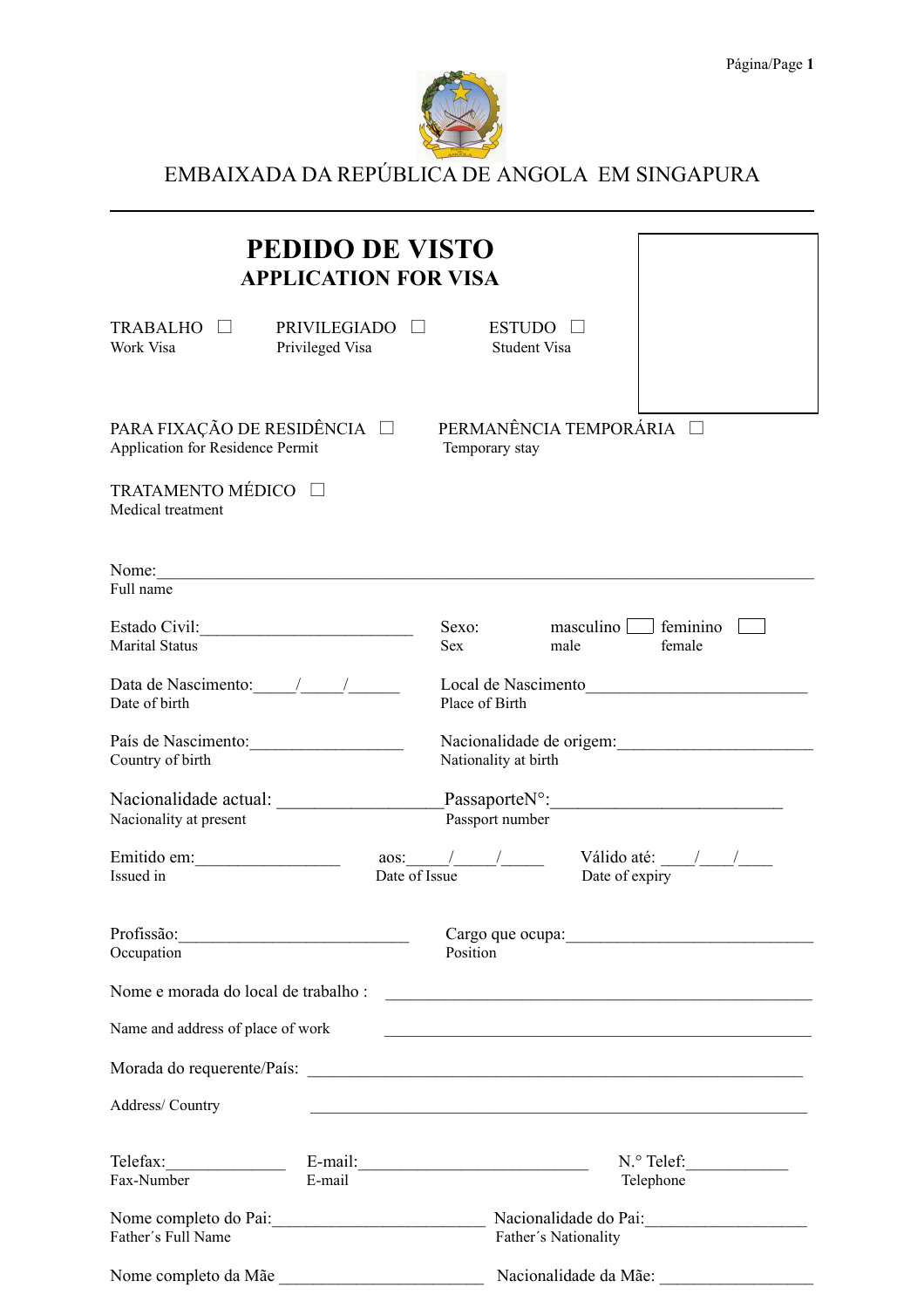| Mother's Full Name                                                                                                                |                         | Mother's Nationality |                  |
|-----------------------------------------------------------------------------------------------------------------------------------|-------------------------|----------------------|------------------|
| Reason for planned stay                                                                                                           | Place to stay in Angola |                      |                  |
| Cidade:                                                                                                                           |                         |                      | $\text{Casa}$ n° |
| City                                                                                                                              | Name of the Street      | Number               |                  |
| Data da última entrada em Angola: / __/ __/<br>Date of last stay in Angola                                                        |                         |                      |                  |
| Border post of entry                                                                                                              |                         |                      |                  |
| Filhos menores averbados no passaporte e que beneficiarão do visto:<br>Children listed in your passport who benefit from the visa |                         |                      |                  |
| 1. Nome/Name/Name: nascido aos/born / /                                                                                           |                         |                      |                  |
|                                                                                                                                   |                         |                      |                  |
| 2. Nome/Name/Name: nascido aos/born / /                                                                                           |                         |                      |                  |
|                                                                                                                                   |                         |                      |                  |
| 3. Nome/Name/Name: nascido aos/born / /                                                                                           |                         |                      |                  |
| Grau de Parentesco /Degree of kinship:                                                                                            |                         |                      |                  |
|                                                                                                                                   |                         |                      |                  |

*Nome da pessoa ou organismo solicitante do visto: /* Person or organization requesting the visa

## **A SER PREENCHIDO PELO SOLICITANTE DE VISTO DE TRABALHO To be completed by applicants for work visa**

 $\mathcal{L}_\mathcal{L} = \{ \mathcal{L}_\mathcal{L} = \{ \mathcal{L}_\mathcal{L} = \{ \mathcal{L}_\mathcal{L} = \{ \mathcal{L}_\mathcal{L} = \{ \mathcal{L}_\mathcal{L} = \{ \mathcal{L}_\mathcal{L} = \{ \mathcal{L}_\mathcal{L} = \{ \mathcal{L}_\mathcal{L} = \{ \mathcal{L}_\mathcal{L} = \{ \mathcal{L}_\mathcal{L} = \{ \mathcal{L}_\mathcal{L} = \{ \mathcal{L}_\mathcal{L} = \{ \mathcal{L}_\mathcal{L} = \{ \mathcal{L}_\mathcal{$ 

 $\mathcal{L}_\mathcal{L} = \{ \mathcal{L}_\mathcal{L} = \{ \mathcal{L}_\mathcal{L} = \{ \mathcal{L}_\mathcal{L} = \{ \mathcal{L}_\mathcal{L} = \{ \mathcal{L}_\mathcal{L} = \{ \mathcal{L}_\mathcal{L} = \{ \mathcal{L}_\mathcal{L} = \{ \mathcal{L}_\mathcal{L} = \{ \mathcal{L}_\mathcal{L} = \{ \mathcal{L}_\mathcal{L} = \{ \mathcal{L}_\mathcal{L} = \{ \mathcal{L}_\mathcal{L} = \{ \mathcal{L}_\mathcal{L} = \{ \mathcal{L}_\mathcal{$ 

Nome do organismo contratante: Name of the employer in Angola*:*

Endereço completo em Angola: Complete address in Angola

| Função a exercer:      |  |  |
|------------------------|--|--|
| <b>Future Position</b> |  |  |

Data do Início do Contrato:\_\_\_\_/\_\_\_\_/\_\_\_\_\_\_\_ Data do Fim do Contrato:\_\_\_\_/\_\_\_\_/\_\_\_\_\_\_ Beginning of the Contract End of the Contract

Página/Page **2**

#### **A SER PREENCHIDO PELO SOLICITANTE DE VISTO PARA TRATAMENTO MÉDICO To be completed by applicants for medical treatment visa**

Nome da unidade hospitalar: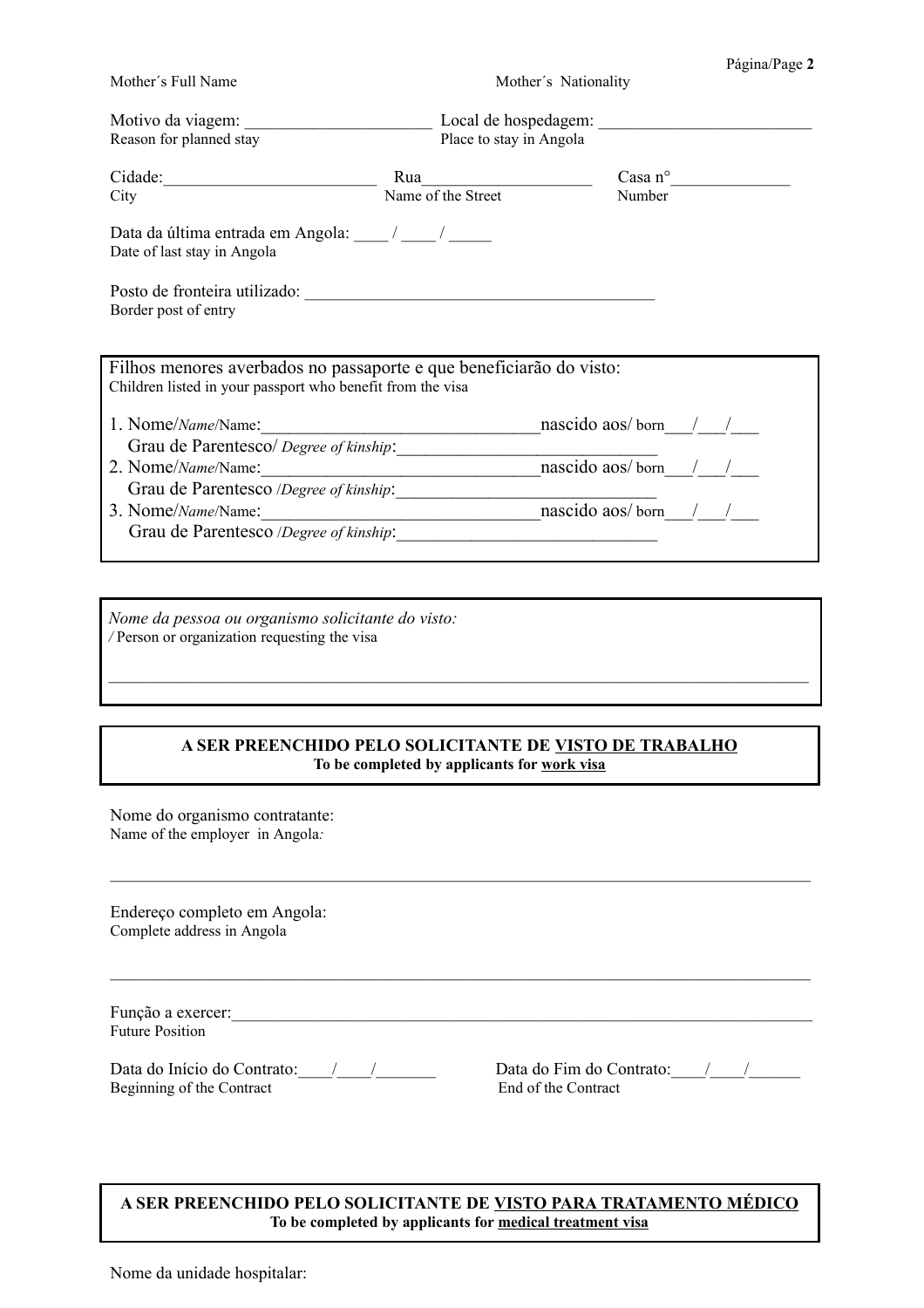Name of the hospital:

Pública  $\Box$  Privada  $\Box$ <br>Public Private Public

Data do início do tratamento:  $\frac{1}{2}$  / Date for beginnining the tratment

Data do provável término do tratamento: \_\_\_\_\_\_ / \_\_\_\_\_\_ / Estimated date for ending the tratment

#### **A SER PREENCHIDO PELO SOLICITANTE DE VISTO PARA FIXAÇÃO DE RESIDÊNCIA To be completed by applicants for Residence Permit Visa**

 $\_$ 

 $\mathcal{L}_\mathcal{L} = \{ \mathcal{L}_\mathcal{L} = \{ \mathcal{L}_\mathcal{L} = \{ \mathcal{L}_\mathcal{L} = \{ \mathcal{L}_\mathcal{L} = \{ \mathcal{L}_\mathcal{L} = \{ \mathcal{L}_\mathcal{L} = \{ \mathcal{L}_\mathcal{L} = \{ \mathcal{L}_\mathcal{L} = \{ \mathcal{L}_\mathcal{L} = \{ \mathcal{L}_\mathcal{L} = \{ \mathcal{L}_\mathcal{L} = \{ \mathcal{L}_\mathcal{L} = \{ \mathcal{L}_\mathcal{L} = \{ \mathcal{L}_\mathcal{$ 

 $\mathcal{L}_\mathcal{L} = \{ \mathcal{L}_\mathcal{L} = \{ \mathcal{L}_\mathcal{L} = \{ \mathcal{L}_\mathcal{L} = \{ \mathcal{L}_\mathcal{L} = \{ \mathcal{L}_\mathcal{L} = \{ \mathcal{L}_\mathcal{L} = \{ \mathcal{L}_\mathcal{L} = \{ \mathcal{L}_\mathcal{L} = \{ \mathcal{L}_\mathcal{L} = \{ \mathcal{L}_\mathcal{L} = \{ \mathcal{L}_\mathcal{L} = \{ \mathcal{L}_\mathcal{L} = \{ \mathcal{L}_\mathcal{L} = \{ \mathcal{L}_\mathcal{$ 

Razões porque quer residir em Angola: Reasons for residing in Angola

| Temporariamente $\square$<br>Temporarily                                             |                          | Definitivamente $\square$<br>Permanently |                   |                                           |
|--------------------------------------------------------------------------------------|--------------------------|------------------------------------------|-------------------|-------------------------------------------|
| Pretende residir com agregado familiar?<br>Do you intend to live with any relatives? |                          |                                          | $SIM \Box$<br>Yes | $N\tilde{A}O$ $\square$<br>N <sub>0</sub> |
| ESPOSA $\square$<br>Husband                                                          | ESPOSO $\square$<br>Wife | FILHOS $\Box$<br>Children                |                   | OUTROS $\Box$<br>Others                   |
|                                                                                      |                          |                                          |                   |                                           |
| Meios de subsistência:<br>Means of subsistance                                       |                          |                                          |                   |                                           |
| Endereço em Angola:<br>Address in Angola                                             |                          |                                          |                   |                                           |
|                                                                                      |                          |                                          |                   |                                           |

#### **A SER PREENCHIDO PELO SOLICITANTE DE VISTO DE PERMANÊNCIA TEMPORÁRIA To be completed by applicants for visa for temporary stay**

Pretende permanecer em Angola com fundamento no seguinte: Reasons for your temporary stay in Angola: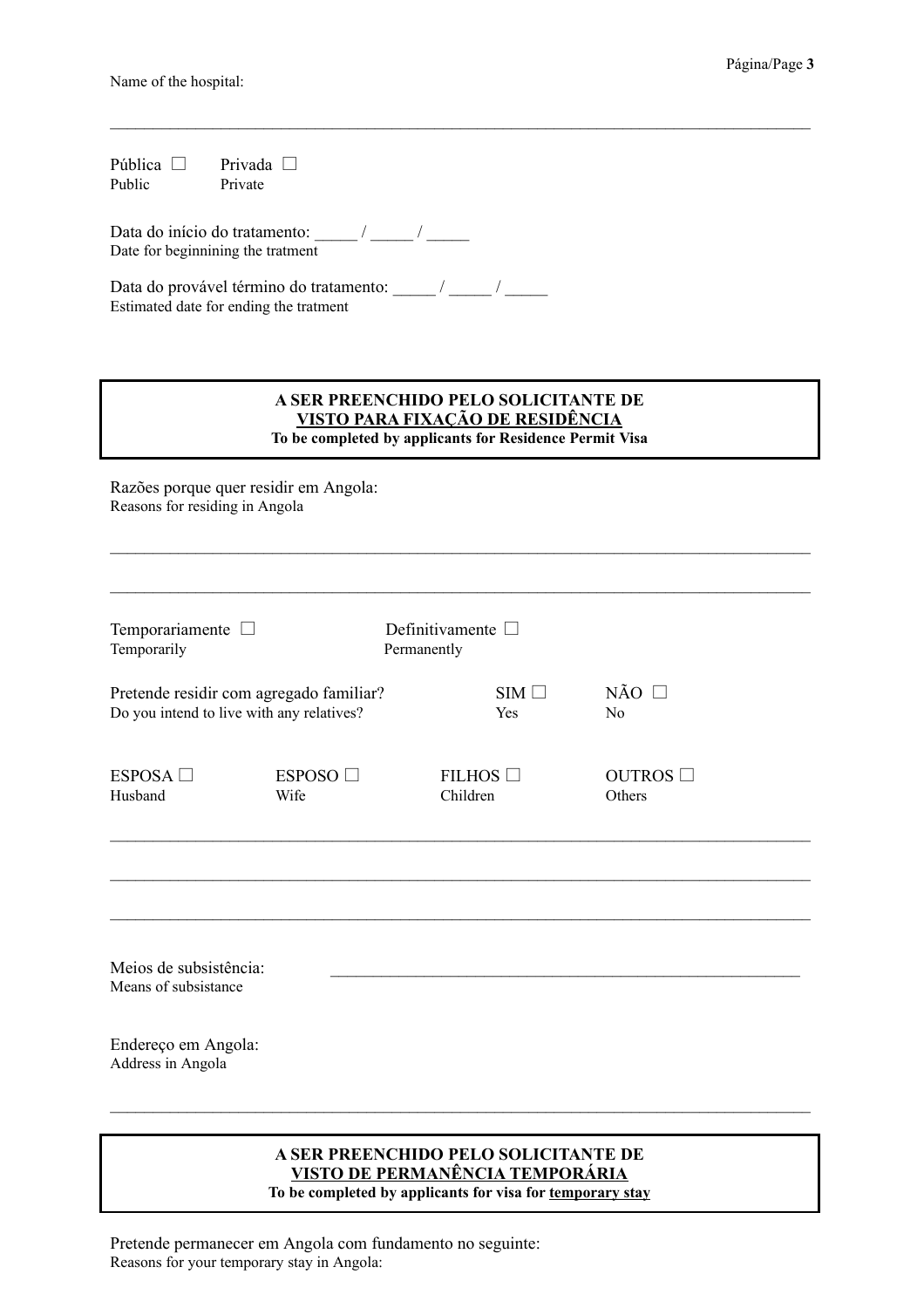Razões humanitárias  $\square$  Cumprimento de missão a favor de uma instituição religiosa  $\square$ Welfare mission Welfare mission for a religious organization

Realização de trabalhos de investigação científica  $\Box$ <br>Scientífic investigation Welfare mission for a religious

Welfare mission for a religious

Ser familiar de titular de autorização de residência válida  $\square$ You are the relative of a holder of a valid residence permit for Angola

Ser cônjuge de cidadão nacional You are the spouse of an Angolan citizen

Meios de subsistência: Means of subsistance

Endereço completo em Angola: Complete address in Angola

## **A SER PREENCHIDO PELO SOLICITANTE DE VISTO PRIVILEGIADO To be completed by applicants for visa for privileged visa**

 $\_$ 

| Nome da empresa investidora:<br>Name of the investing company     |                               |                                        |                            |
|-------------------------------------------------------------------|-------------------------------|----------------------------------------|----------------------------|
| Condição do cidadão estrangeiro:<br>Status of the foreign citizen | Investidor $\Box$<br>Investor | Representante $\Box$<br>Representative | Procurador $\Box$<br>Agent |
| Endereço em Angola:<br>Address in Angola                          |                               |                                        |                            |

## **A SER PREENCHIDO PELO SOLICITANTE DE VISTO DE ESTUDO To be completed by applicants for visa for student visa**

 $\_$ 

Motivos da entrada em Angola: Reasons for the stay in Angola:

Frequentar programa de estudos em escolas privadas  $\Box$  públicas  $\Box$ Will enrol a study programme at private public schools.

| ivadas |  |
|--------|--|
| 'ivate |  |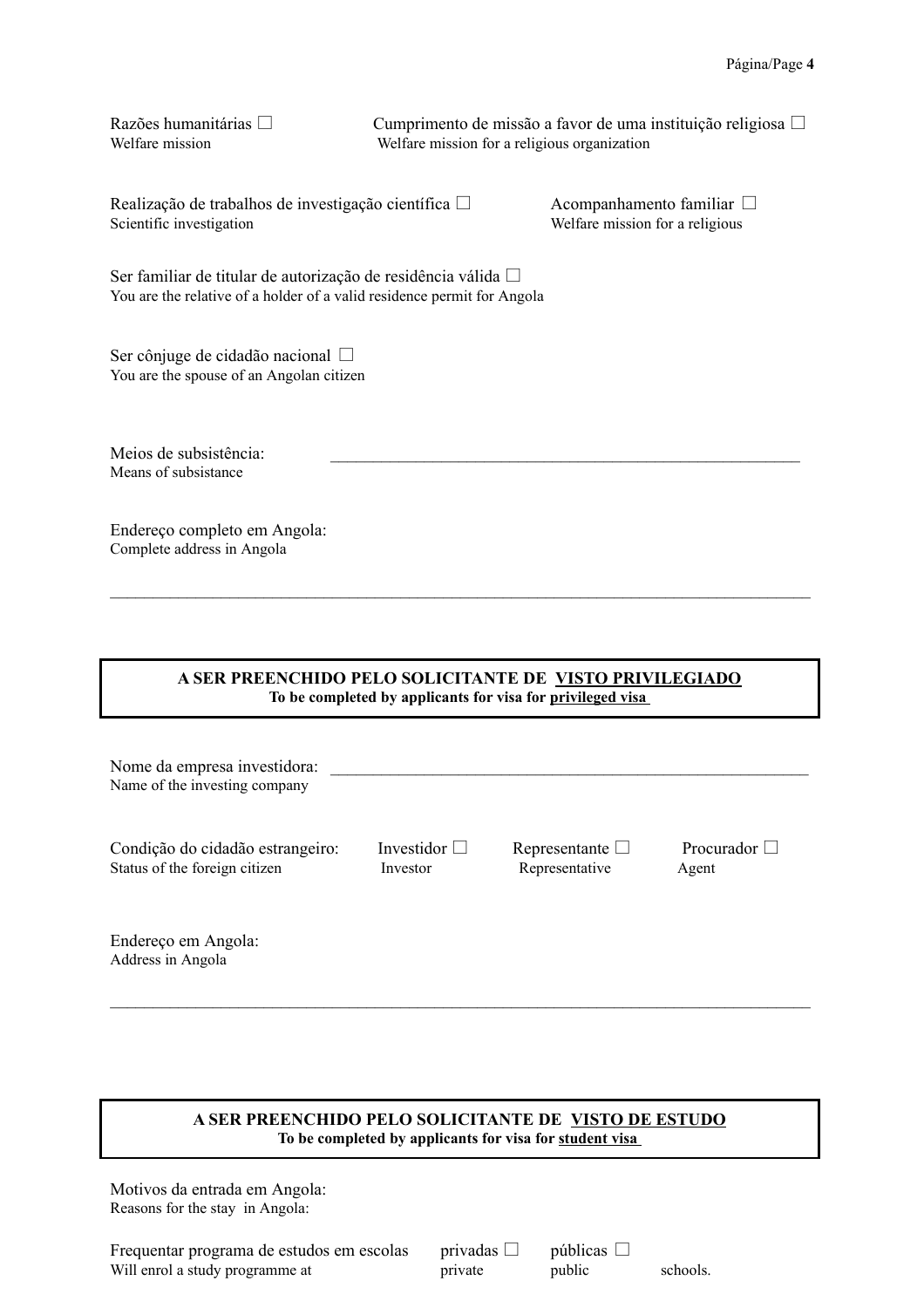Formação profissional para obtenção de grau académico ou profissional Academic study programme for obtaining a certificate or professional degree

| Data do início:<br>Study Programm begins on                |                                                                      | Data do término:<br>Study Programm ends on                            |
|------------------------------------------------------------|----------------------------------------------------------------------|-----------------------------------------------------------------------|
| Realiza estágios em<br>Traineeship at                      | empresas ou serviços públicos $\Box$<br>public companies or services | empresas ou serviços privados $\Box$<br>private companies or services |
| Nome da empresa ou serviço:<br>Name of company or services |                                                                      |                                                                       |
| Endereço em Angola:<br>Address in Angola                   |                                                                      |                                                                       |

| - Já realizou viagens para Angola?                                                       | <b>SIM</b>        |                            | NÃO                   |                                 |
|------------------------------------------------------------------------------------------|-------------------|----------------------------|-----------------------|---------------------------------|
| Have you ever travelled to Angola                                                        | Yes               |                            | N <sub>0</sub>        |                                 |
| - Já obteve Cartão de Residência?<br>Have you ever had a Residence Permit                | <b>SIM</b>        |                            | NÃO                   |                                 |
| for Angola?                                                                              | Yes               |                            | N <sub>0</sub>        |                                 |
| - Já obteve visto de trabalho?<br>Have you already obtained a work visa?                 | <b>SIM</b><br>Yes |                            | NÃO<br>N <sub>0</sub> |                                 |
| - Já lhe foi recusada a entrada em Angola?<br>Have you ever been denied entry to Angola? | <b>SIM</b><br>Yes |                            | NÃO<br>N <sub>0</sub> |                                 |
| - Já foi expulso de Angola?<br>Have you ever been expelled from Angola?                  | <b>SIM</b><br>Yes |                            | NÃO<br>N <sub>0</sub> |                                 |
| Data                                                                                     |                   |                            |                       |                                 |
| Date                                                                                     |                   | Signature of the Applicant |                       | <b>ASSINATURA DO REQUERENTE</b> |

## **A PREENCHER PELA MDC**

**To be completed by the Angolan diplomatic/consular mission.**

| Parecer do Responsável da Missão Diplomática ou Consular: |  |
|-----------------------------------------------------------|--|
|                                                           |  |
|                                                           |  |
|                                                           |  |
|                                                           |  |